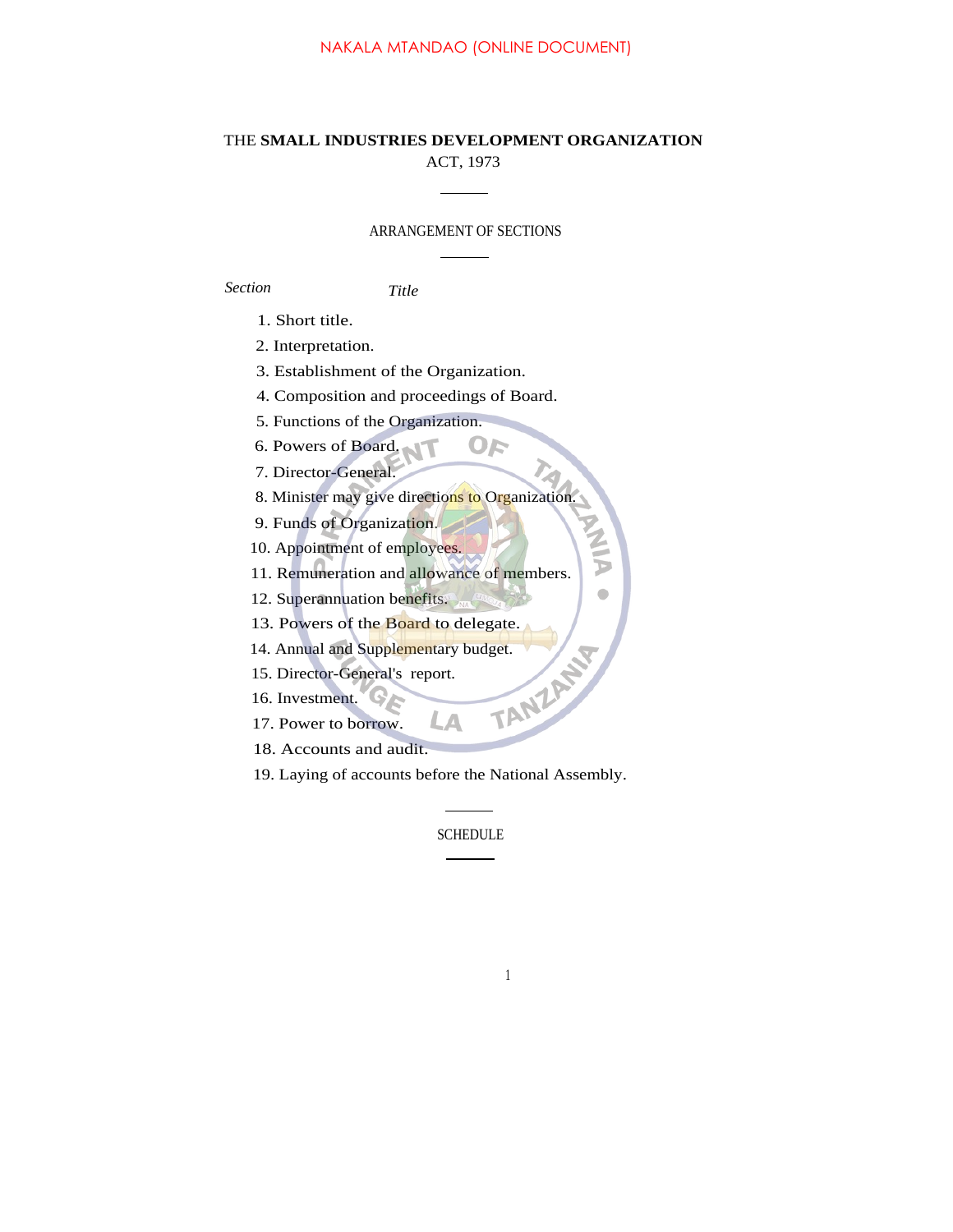## **THE UNITED REPUBLIC OF TANZANIA**



No. 28 OF 1973

**I ASSENT** <del>ssidon</del>t

**6**TH ... DECEMBER, 1973

**7 DEC 1973** [

## OF **An Act to establish Small Industries Development Organization**

Enacted by the Parliament of the United Republic of Tanzania.

| 1. This Act may be cited as the Small Industries Development<br>Organization Act, 1973.                                                  | Short title                               |
|------------------------------------------------------------------------------------------------------------------------------------------|-------------------------------------------|
| 2. In this Act unless the context otherwise requires-<br>"appointing authority" means-                                                   | Interpretation                            |
| (a) in relation to the Chairman of the Board, the President;                                                                             |                                           |
| (b) in the case of any other member of the Board, the Minister;                                                                          |                                           |
| "Board" means the Board of Directors of the Organization;                                                                                |                                           |
| "the Chairman" means the Chairman of the Board;                                                                                          |                                           |
| "Director-General" means the Director-General of the Organization;<br>"member" in relation to the Board, means a member of the Board and |                                           |
| includes the Chairman and Vice-Chairman;<br>"Minister" means the Minister for the time being responsible for<br>industries:              |                                           |
| "Organization" means the Small Industries Development Organization<br>established by section 3.                                          |                                           |
| $1-(1)$ There is hereby established an organization to be, known a<br>the Small Industries Development Organization.                     | Establish-<br>ment of the<br>Organization |

- (2) The Organization shall be a body corporate and shall-
- (a) have perpetual succession and a common seal;
- (b) in its corporate name be capable of suing and being sued;
- $\int_{0}^{1}(c)$  subject to this Act, be capable of purchasing and otherwise acquiring and of alienating, any movable or immovable property.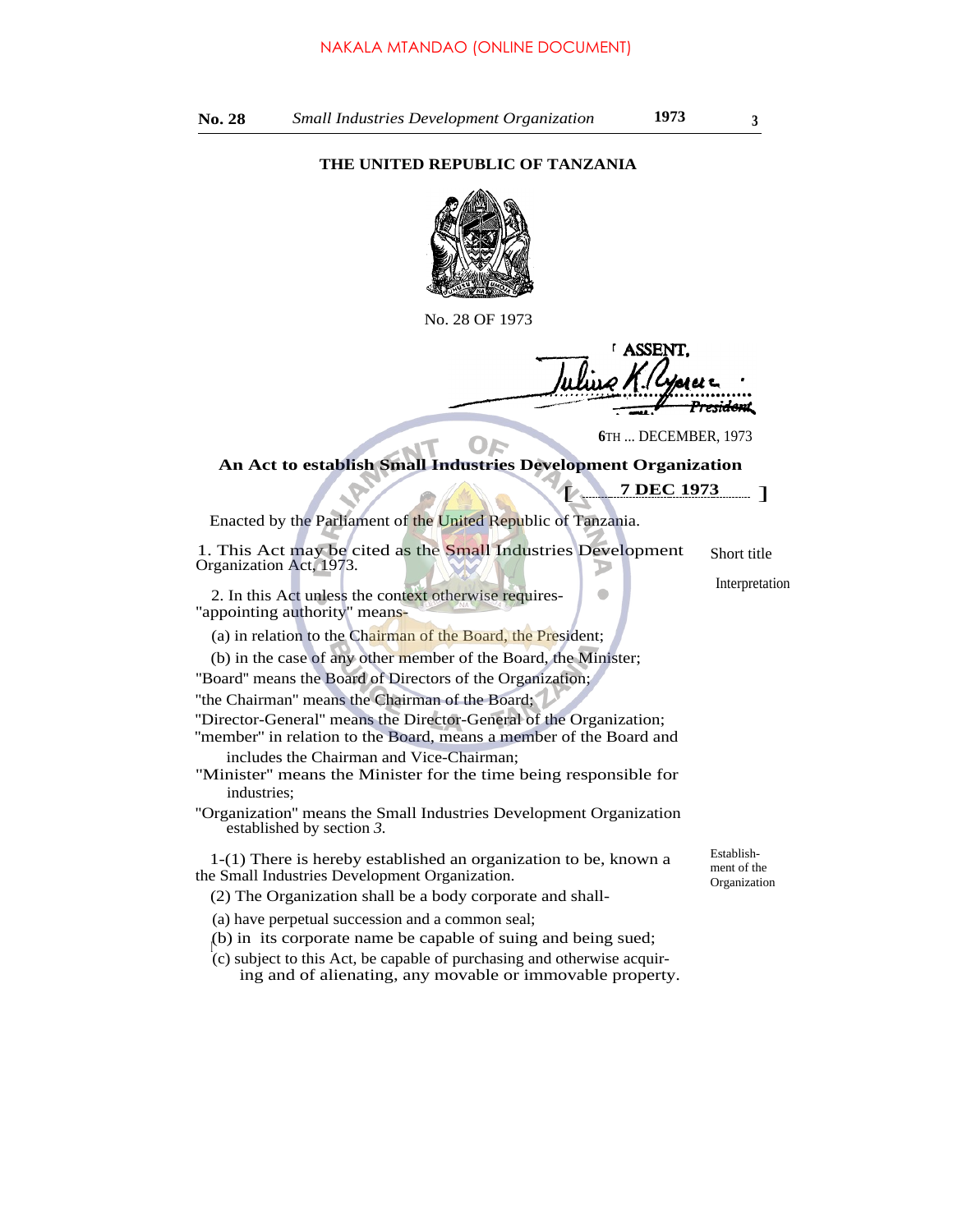| 4                                   | No. 28                                                                                                                                                                  | <b>Small Industries Development Organization</b>                                                                                                                                                                                                                                         | 1973 |  |
|-------------------------------------|-------------------------------------------------------------------------------------------------------------------------------------------------------------------------|------------------------------------------------------------------------------------------------------------------------------------------------------------------------------------------------------------------------------------------------------------------------------------------|------|--|
| Composition<br>and<br>proceedings   | 4. (1) There shall be a Board of Directors which shall be responsible<br>for the performance of the functions and the management of the affairs<br>of the organization. |                                                                                                                                                                                                                                                                                          |      |  |
| of Board                            |                                                                                                                                                                         | (2) The provisions of the Schedule to this Act shall have effect as<br>to the constitution and the proceedings of the Board.                                                                                                                                                             |      |  |
|                                     |                                                                                                                                                                         | (3) The Minister may, by order in the <i>Gazette</i> , amend, add to, vary<br>or replace the Schedule to this Act.                                                                                                                                                                       |      |  |
| Functions<br>of the<br>Organization |                                                                                                                                                                         | 5. The functions of the Organization shall be-                                                                                                                                                                                                                                           |      |  |
|                                     |                                                                                                                                                                         | (a) to promote the development of small industries in Tanzania;<br>(b) to plan and co-ordinate the activities of small industry enter-<br>prises in Tanzania;                                                                                                                            |      |  |
|                                     |                                                                                                                                                                         | (c) to carry out market research in goods manufactured by small<br>industries in Tanzania;                                                                                                                                                                                               |      |  |
|                                     |                                                                                                                                                                         | (d) to provide services necessary for or incidental to proper develop-<br>ment of small industries to parastatal organizations and other<br>persons engaged in small industry enterprises;                                                                                               |      |  |
|                                     |                                                                                                                                                                         | (e) to advise the Government on all matters relating to the develop-<br>ment of small industries in Tanzania;                                                                                                                                                                            |      |  |
|                                     |                                                                                                                                                                         | (f) to carry out research in the development of small industries and<br>marketing of products thereof, including the standard and quality<br>of such products;                                                                                                                           |      |  |
|                                     |                                                                                                                                                                         | (g) to facilitate orderly and balanced development of small industries<br>in the regions;                                                                                                                                                                                                |      |  |
|                                     |                                                                                                                                                                         | (h) to provide technical assistance to persons engaged in small in-<br>dustries:                                                                                                                                                                                                         |      |  |
|                                     |                                                                                                                                                                         | (i) to provide and promote training facilities for persons engaged in<br>or employed or to be employed in small industries and to assist<br>and co-ordinate the activities of other institutions engaged m<br>such training;                                                             |      |  |
|                                     |                                                                                                                                                                         | (j) to provide management and consultancy services to small industry<br>enterprises in Tanzania;                                                                                                                                                                                         |      |  |
|                                     |                                                                                                                                                                         | (k) to undertake or assist any institution or person in the undertaking<br>of technological research and to encourage and promote techno-<br>logical advancement in Tanzania;                                                                                                            |      |  |
|                                     |                                                                                                                                                                         | (1) to perform such other functions as the President may, by order<br>published in the Gazette, confer upon the Organization.                                                                                                                                                            |      |  |
| Powers of<br>Board                  |                                                                                                                                                                         | 6. For the proper discharge of the function of the Organization the<br>Board shall, subject to any directions the Minister -may give in that<br>behalf, have the power-                                                                                                                  |      |  |
|                                     |                                                                                                                                                                         | . (a) to assist persons engaged in small industries in formulating their<br>annual and long term development, marketing and research plans;                                                                                                                                              |      |  |
|                                     |                                                                                                                                                                         | (b) to give persons engaged in small industries assistance relating to<br>the formulation of cost structures, the principles of pricing and<br>the marketing policies; and to establish and assist m or otherwise<br>contribute to the establishment of acceptable standards of quality, |      |  |
|                                     |                                                                                                                                                                         |                                                                                                                                                                                                                                                                                          |      |  |
|                                     |                                                                                                                                                                         |                                                                                                                                                                                                                                                                                          |      |  |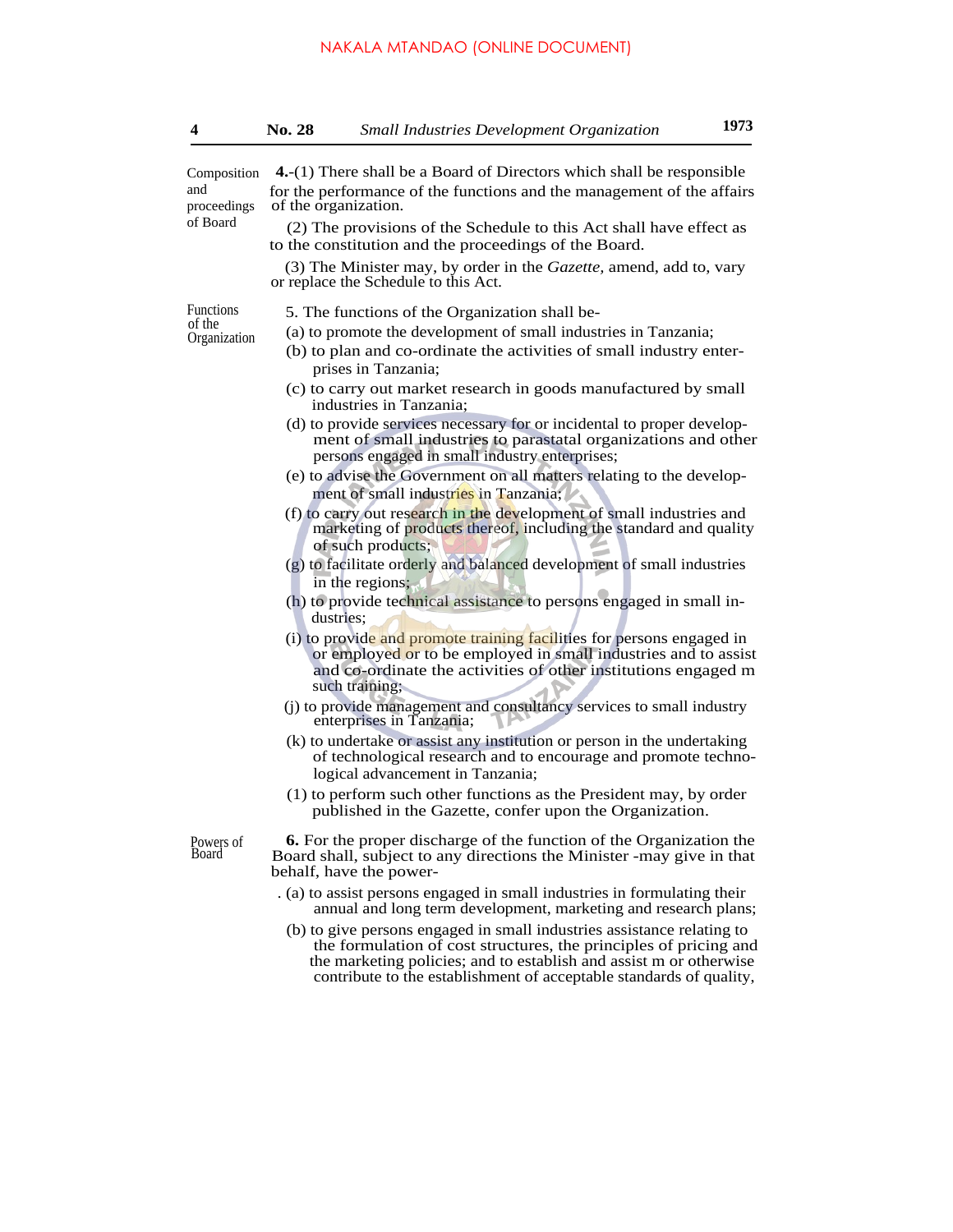### NAKALA MTANDAO (ONLINE DOCUMENT)

| <b>Small Industries Development Organization</b><br><b>No. 28</b> | 1973 |
|-------------------------------------------------------------------|------|
|-------------------------------------------------------------------|------|

- (c) to assist the institutions and persons engaged in small industry enterprises in all matters relating to finance including the raising of loans, whether external or internal;
- (d) to undertake or assist in the marketing of the products of small industries;
- (e) to charge fees for services rendered by the Organization;
- (f) to do all such acts and things, and to enter into all such contracts' and agreements, as may be necessary or expedient for the effective performance of the functions of the Organization,.

**7.**-(1) The President shall appoint upon such terms and conditions as he may specify a Director-General of the Organization who shall be the chief executive officer of the Organization.

(2) The Director-General shall be entitled to attend the meetings of the Board and to participate m its deliberations but shall not, save where he is also a member, be entitled to vote on any resolution or other matter before the Board. OF

**8.** The Minister may give the Organization directions of a general or specific nature and the Organization shall give effect to every such direction.

- **9.** The funds and resources of the Organization shall consist Of- (a) such sums as may be provided for the purposes of the Organization by Parliament, either by way of grant or loan;
- (b) such sums as the Organization may, from time to time, borrow in accordance with the provisions of this Act;
- (c) such sums as may in any manner become payable to or vested in the Organization under the provisions of this Act or incidental to the carrying out of its functions.

**10.** The Board may from time to time appoint at such salaries and upon such terms and conditions as it may think fit, such officers and employees of the Organization as it may deem necessary for the proper and efficient conduct of the business and activities of the Organization.

**11.** The members of the Board shall be entitled to receive Such remunerations, allowances and other benefits as the Minister may direct.

**12.** The Board may-

- (a) grant gratuities or other retirement allowances or benefits to benefits the officers and employees of the Organization;
- (b) establish and contribute to a superannuation fund or a medical benefits fund for the officers and employees of the Organization;
- (c) require any officer or employee of the Organization to contribute to any such superannuation fund or medical benefits fund and fix the amount and method of payment of such contribution.

Director General

Minister may give directions to Organization

Funds of Organization

Appointment of employees

Remuneration and allowance of members

Superannuation benefits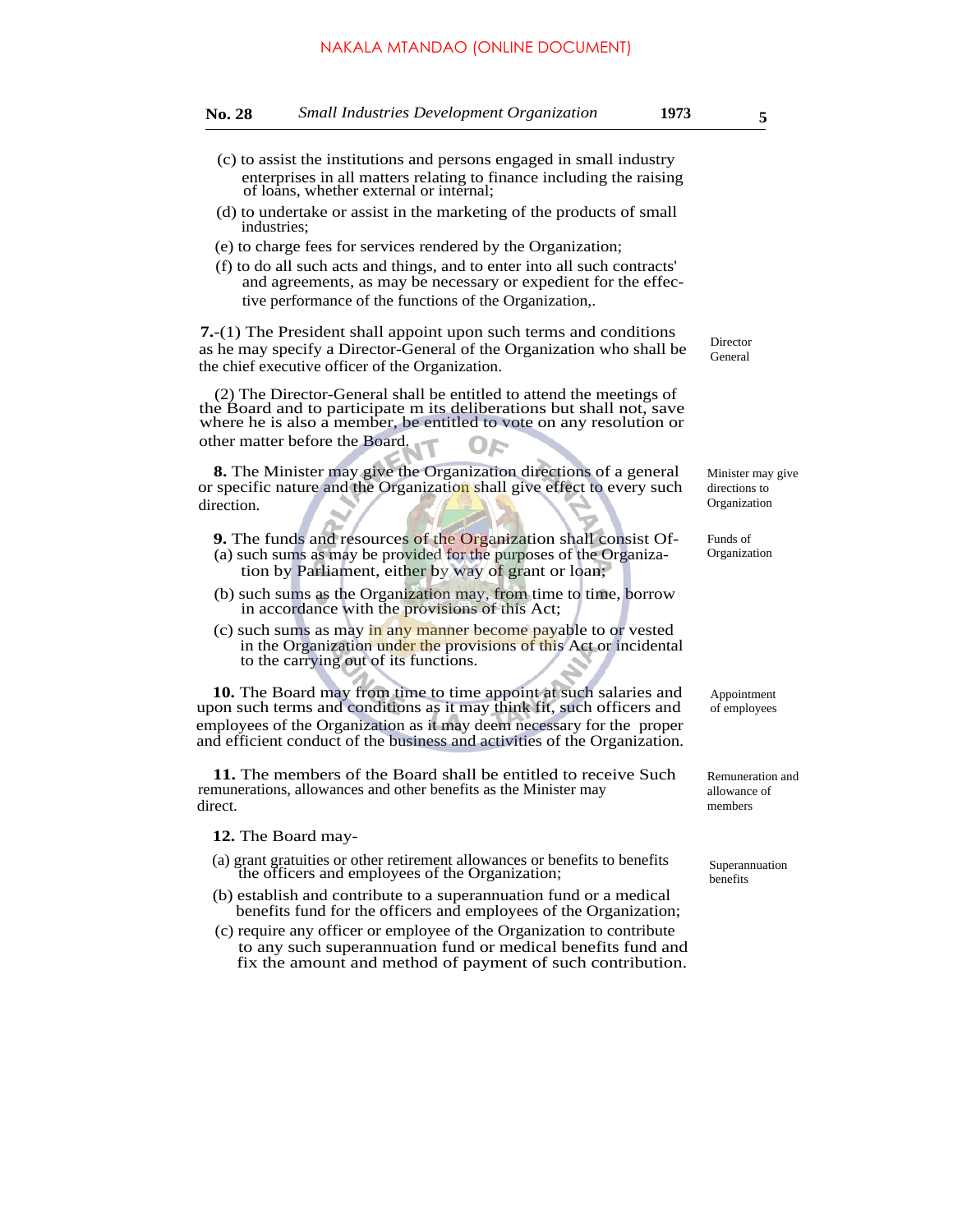**13.** (1) Subject to subsection (5) the Board may from time to time, by writing under the seal of the Organization delegate, subject to such terms conditions and restrictions as it may specify, to any committee of the Board or to any officer or employee of the Organization, or any other person or body of persons, all or any of its functions powers, authorities or duties under this Act, and where any delegation is so made the delegated function, power, authority or duty may be performed or, as the case may be, exercised by the delegate subject to the terms, conditions and restrictions specified in the writing.

(2) Any delegation under subsection (1) may be made to the holder of any office under the Organization specifying the office but without naming the holder, and in every such case each successive holder of the office in question and each person who occupies or performs the duties of that office may, without any further authority, perform or, as the case may be, exercise the delegated function, power authority or duty in accordance with the delegation made.

(3) The Board may revoke a delegation made by it under this section.

(4) No delegation made under this section shall prevent the Board from itself performing or exercising the function, power, authority or duty delegated.

(5) The Board shall not have power under this section to delegate-

(a) its power of delegation; or

(b) the power to approve the annual budget or any supplementary budget or receipts and expenditure, the annual balance sheet or any statement of account.

Annual and **14.**-(1) In this Act ''financial year'' means any period not exceeding Supplemen-<br>twelve consecutive months designated in that behalf by the Board:<br>provided that the first financial year ofter the commencement of this

Provided that the first financial year after the commencement of this Act shall commence on the date of the commencement of this Act and may be of a longer or shorter period than twelve months.

(2) Not less than two months before the beginning of any financial year (other than the first financial year) the Board shall, at its meeting especially convened for that purpose, pass a detailed budget (in this Act called ''the annual budget'') of the amounts respectively-

. (a) expected to be received; and

(b) expected to be disbursed,

by the Organization during that financial year.

(3) If in any financial year the Board requires to make any disbursement not provided for or of an amount in excess of the amount provided for, in the annual budget for that year, the Board shall, at a meeting, pass a supplementary budget detailing such disbursement.

(4) The annual budget and every supplementary budget shall be in such form and include such details as the Minister may direct.

(5) Forthwith upon passing any annual budget or any supplementary budget the Board shall submit same to the Minister for his approval.

Powers Of the Board to delegate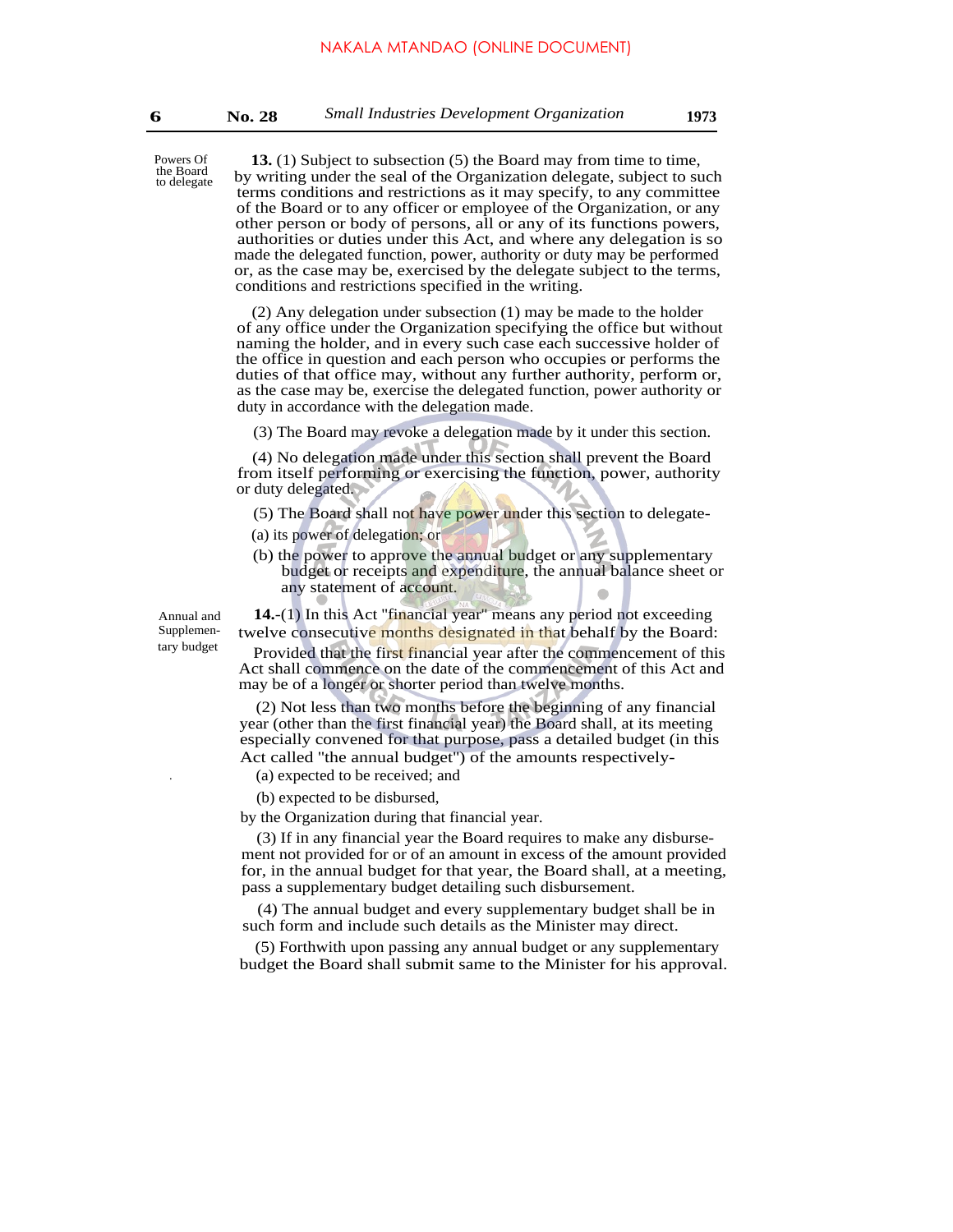(6) The Minister shall, upon receipt of the annual budget or any supplementary budget, approve or disapprove the same or may approve subject to such amendment as he may deem fit.

(7) Where the Minister has approved any annual budget or supplementary budget, the budget, as amended by him, shall be binding on the Board which, subject to the provisions of subsection (8), shall confine the disbursements of the Organization within the items and the amounts contained in the applicable estimates as approved by the Minister.

- (8) The Board may-
- (a) with the sanction in writing of the Minister make a disbursement notwithstanding that such disbursement is not provided for in any budget;
- (b) from the amount of expenditure provided for in any estimates in respect of any item, transfer, a sum not exceeding twenty thousand shillings, to any other item contained in such budget;
- (c) adjust expenditure limits to take account of circumstances not reasonably foreseeable at the time the budget was prepared, subject to submitting a supplementary budget to the Minister within two months of such alteration of expenditure limits becoming necessary.

**15.** The Director-General shall, within sixty days of the end of each financial year, prepare a report on the activities of the Organization during such year and submit such report to the Chairman who shall forward the same to the Minister.

**16.** With the prior approval of the Minister, the Board may, from time to time, invest any part of the moneys available in any fund of the Organization in such investments as are authorized investments in relation to investment of funds by a trustee under the Trustees Investments Act, *1967.*

**17.**-(l) With the prior approval of the Minister the Board may, from time to time, borrow moneys for the purposes of the Organization by way of loan or overdraft, and upon such security and such terms and. conditions relating to the repayment of the principal and the payment of interest as, subject to any directions by the Minister, the Board may deem fit.

(2) A person lending money to the Organization shall not be bound to enquire whether the borrowing of that money by the Board has been approved by the Minister.

**Directors** General's report

Investment

Acts 1967 No. 33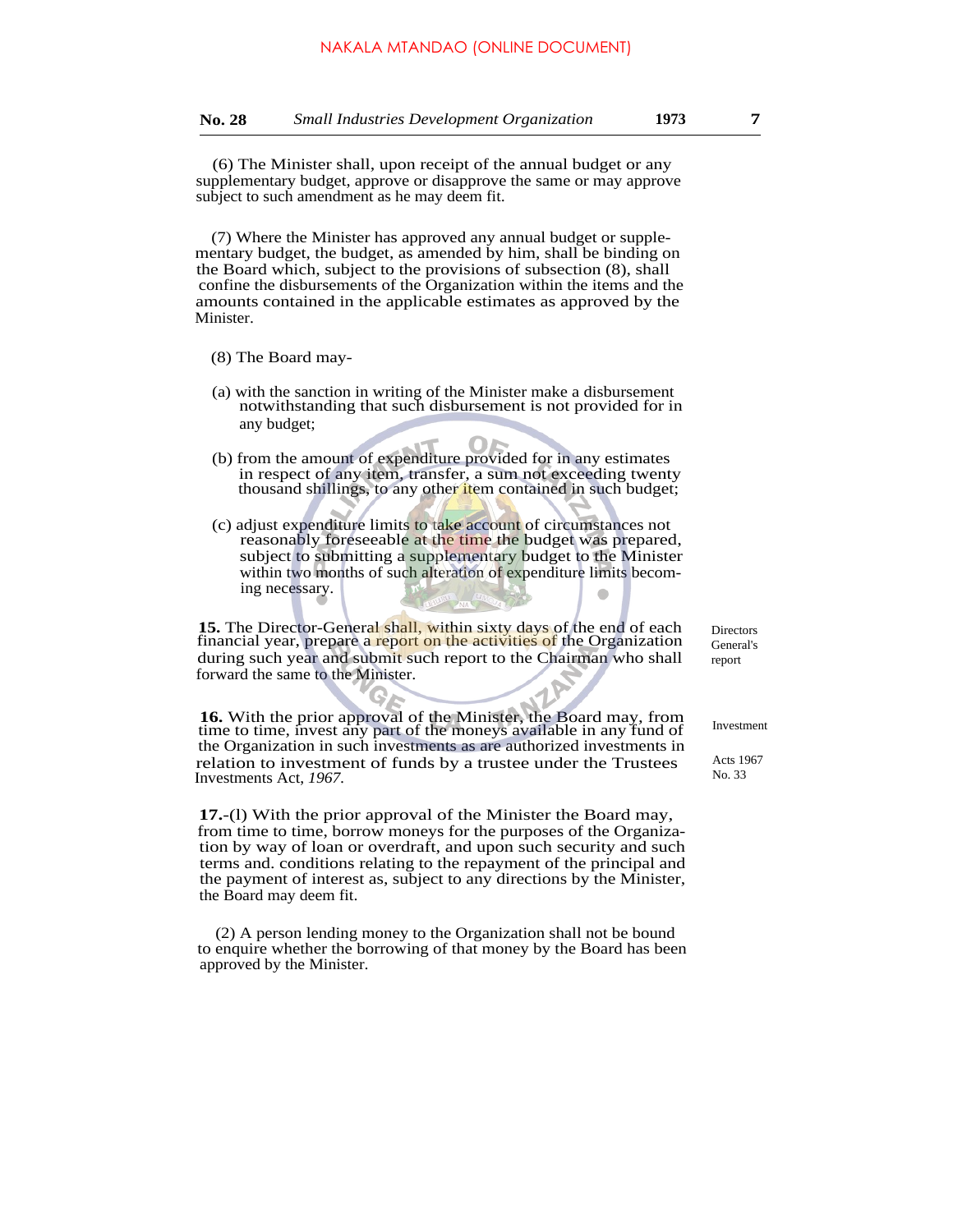Accounts and audit

Acts, 1968 No. I

**18.**-(1) The Board shall cause to be provided and kept proper books of accounts and records with respect to-

- (a) the receipt and expenditure of moneys by, and other financial transactions of, the Organization;
- (b) the assets and liabilities of the Organization,

and shall cause to be made out for every financial year a balance sheet showing details of the income and expenditure of the Organization and all its assets and liabilities.

(2) Within six months of the close of every financial year the accounts including the balance sheet of the Organization in respect of that financial year shall be audited by the Tanzania Audit Corporation established by the Tanzania Audit Corporation Act, 1968.

(3) As soon as the accounts of the Organization have been audited, and in any case not later than six months after the close of such financial year, the Board shall submit to the Minister a copy of the audited statement of accounts together with a copy of the report thereon made by the auditor&

(4) Every such audited balance sheet shall be placed before a meeting of the Board and, if adopted by the Board shall be endorsed with a certificate that it has been so adopted.

Laying of accounts before the National Assembly

**19.** The Minister shall, as soon as may be practicable after he has received them and not later than seven months after the close of a financial year, or such longer period or the National Assembly may, by resolution approve in that behalf, lay before the National Assembly the following documents in relation to such financial year-

(a) a copy of Organization's annual balance sheet;

(b) a copy of the auditor's report, if any;

(c) a copy of the Director General's annual report.



Constitution

(a) a Chairman appointed by the President;

1. The Board shall consist of-

(b) not less than six and not more than ten other members appointed by the, Minister.

Chairman

vice2. The members of the Board shall, from among their number, elect a Vice.<br>Chairman Chairman, Who shall hold office for so long as he remains a member of the Board.

3.-(I) A member of the Board shall, unless his appointment is sooner determined<br>by the appointing Authority, or he otherwise ceases to be a member, hold office for<br>office such period as the appointing authority may specify

Provided that in the case of a member who is a member by virtue of his holding office, he shall cease to be a member upon his ceasing to hold that

(2) Any member of the Board may at any time resign by giving notice in writing authority and from the date specified m the notice or, if no date

is so specified, from the date of the receipt of the notice by the appointing authority, he shall cease to be a member.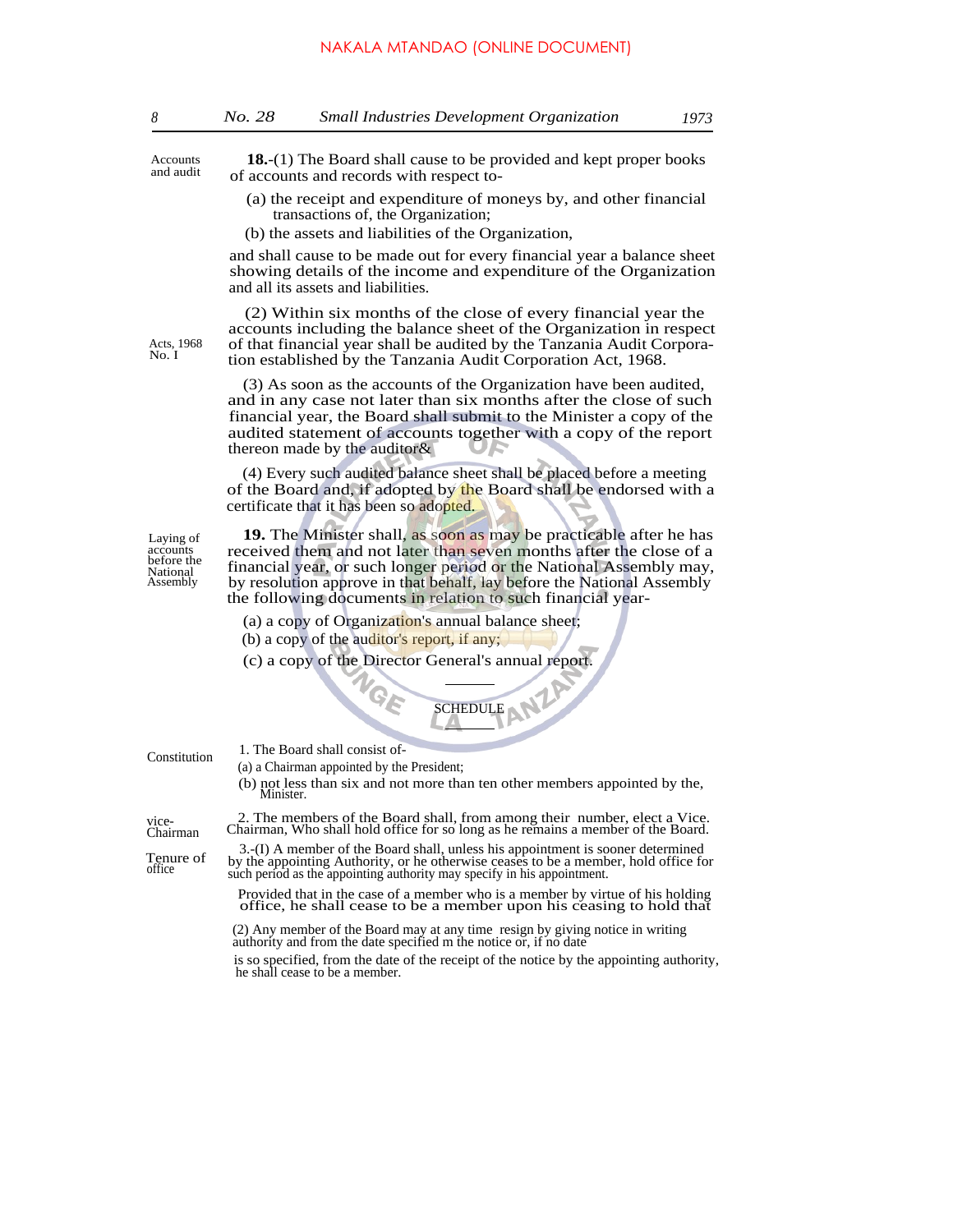4. The Board shall appoint a suitable person to be the secretary of the Board. Secretary

**5.** If a member is unable for any reason to attend a meeting, the body or the Ministry, as the case may be, which represents, may, in writing, nominate another person in his place for the purpose of that meeting.

6 Where any member ceases to be a member for any reason before the expiration Casual of his term of office, the appointing authority shall appoint another person in place and the person so appointed shall hold office for the remainder of the term of office of his predecessor.

7.--(I) An ordinary meeting of the Board shall be convened by the Chairman<br>and the notice specifying the place, date and time of the meeting shall be sent<br>to each member at his usual place of business Or residence not less

(2) The Vice-Chairman, or in his absence, the Vice-Chairman, shall be bound to convene a special meeting of the Board upon receipt of request in writing in that behalf signed by not less than three members of the Board. No manner prescribed in sub-paragraph  $(1)$ .

(3) The Chairman, the Vice-Chairman, or the temporary accordance with the provisions<br>of paragraph 8 (a) presiding at any meeting of the Board ma invite any person who is not<br>a member to participate in the deliberations of entitled to vote.

8.--(l) One-half of the total number of the members of the Board, or four members, whichever is the lesser number, shall form a quorum for a meeting of the Board.

(2) In the absence of the Chairman from a meeting of the Board the Vice-Chairman shall preside. In the absence of both the Chairman and the Vice-Chairman from any meeting, the members present shall elect one of their numbe

(1) At any meeting of the Board a decision of the majority of the members<br>present and voting shall be deemed to be a decision of the Board. In the event<br>of an equality of votes the Chairman of the meeting shall have a cast addition to his deliberative vote.

(4) Notwithstanding the provisions of sub-paragraph (2), where the) chairman so directs, a decision may be made by the Board without a meeting by circulation of the relevant papers all the members and the vertexion in writ deferred until the subject matter shall be considered at a meeting of die) Board.

9. Minutes in proper form of each meetings of the Board shall be kept and shall be confirmed by the Board at the next meeting and signed by the Chairman of the meeting.

10. Subject to the provisions of paragraph 8 relating to quorum, flexible Board may act notwithstanding any vacancy in the membership thereof and no act or proceeding of the Board shall be invalid by reason only of some de person who purports to be a member thereof.

11. All orders, directions, notices or documents made or issued by the Board shall be signed by-

- (a) the Director-General ; or
- (b) any member of the Board or other officer of title organization authorized in writing by the Director-General in that behalf.

12. The seal of the Board shall not be affixed to any instrument except m the Seal of presence of the, Director-General or the Chairman or the Vice-Chairman or the Board Secretary and at least one other Remember of the Boa

Absent member to be replaced at meetings

Meetings

Procedure

Minutes of meetings

Vacancies, etc not to invalidate proceedings

Orders directions etc